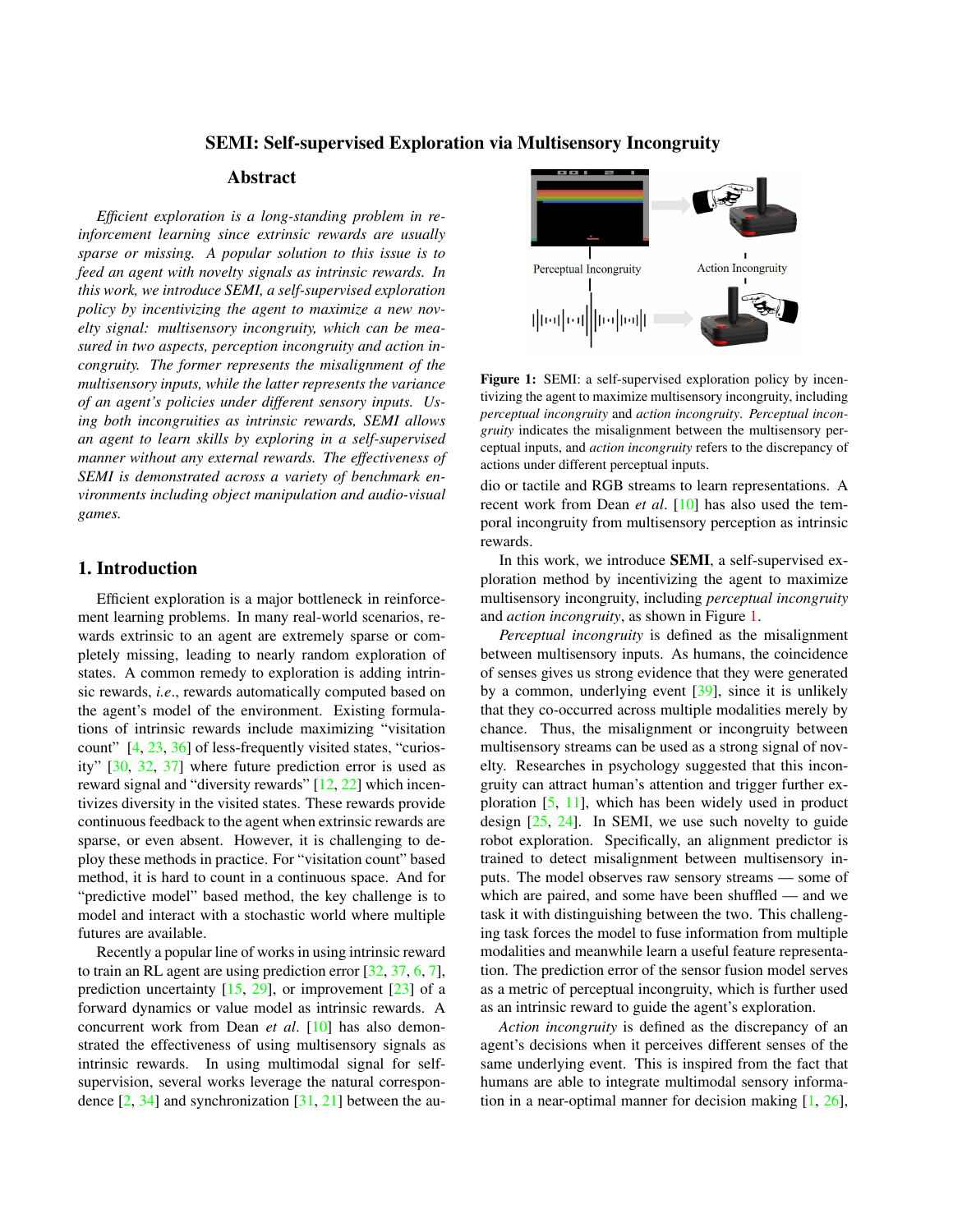<span id="page-1-2"></span><span id="page-1-1"></span>

**Figure 2:** SEMI pipeline overview: at time step t, an agent takes action  $a_t$  given a multisensory observation  $O_t$  as input and ends up in a new state. The multisensory fusion model takes a new observation  $O_{t+1}$  as input and predicts whether these sensory inputs are aligned. The prediction loss is used as the measure of perceptual incongruity. The variance of actions suggested by the policy network given different combination of multisensory inputs is used to measure action incongruity. Both incongruities are used as intrinsic rewards to train the policy  $\pi$ .

and are even robust to the loss of some senses [\[14,](#page-4-20) [18\]](#page-4-21). Sensory compensation empowers humans to make similar decisions when different senses are used [\[9,](#page-4-22) [3,](#page-4-23) [20\]](#page-4-24). In SEMI, a policy network is learned with multi-modal dropout during multisensory fusion. Concretely, we randomly drop one or several modalities during multisensory fusion to imitate loss of senses. The variance of actions suggested by the policy network under different dropout states is used to measure action incongruity, which is also used as an intrinsic reward for better exploration.

SEMI is evaluated in two challenging scenarios: object manipulation (vision and depth) and audio-visual games (Gym Retro). We show that SEMI outperforms "predictive model" based exploration policy by a large margin in both scenarios.

### 2. Method

SEMI is a self-supervised exploration policy that incentivizes agents to maximize multisensory incongruities, which we formulate as two aspects: perceptual incongruity (Section [2.1\)](#page-1-0) and action incongruity (Section [2.2\)](#page-2-0). Both incongruities are fed to the agent as intrinsic rewards to encourage its exploration. Figure [2](#page-1-1) gives an overview of the pipeline of SEMI, and we will detail each sub-module in the following.

**Notation.** Given an agent's current observation  $O_t$  at time t, our goal is to generate intrinsic curiosity reward  $r_t$  so that the agent learns a policy  $\pi$  to explore unknown and difficult environment. In this paper, we focus on the multisensory setting, where the agent observes a set of perceptual inputs  $O_t = \{o_t^1, o_t^2, ..., o_t^M\}$ , where M is the number of modalities, which could represent vision, audio, touch, *etc.* By executing an action  $a_t$  produced by the policy, the agent further observes the next state, which we denote as  $O_{t+1} = \{o_{t+1}^1, o_{t+1}^2, ..., o_{t+1}^M\}.$ 

## <span id="page-1-0"></span>2.1. Multisensory Perceptual Incongruity

The synchrony of multiple senses is a fundamental property of natural event perception. We humans are extremely sensitive to the incongruity between these senses, which is a strong signal of novelty. For example, if a common object makes an uncommon sound, we are motivated to further interact with this object to gain better knowledge about it. Inspired by this observation, we aim to use such novel association signals as curiosity to drive an RL agent to explore unfamiliar states.

To guide an agent to explore novel states, we propose an alignment predictor to discover the perceptual incongruity. Alignment prediction can take various forms, one possible design is to predict one sensory stream from other streams. For example, we could generate sounds from a corresponding visual input, or generate images from its sounds. However, generating data in the raw signal space is proved to be challenging, since (1) it does not handle the cases of multiple possible targets, (2) it suffers from overfitting to trivial details or noises [\[32\]](#page-4-3).

A better idea is to predict the compatibility of multisensory streams in the latent space. Along the idea of contrastive learning [\[28,](#page-4-25) [8\]](#page-4-26), our design of alignment predictor directly maximizes the agreement between different modalities of the same event. This is achieved by predicting positive (aligned) modality streams from negative ones via a contrastive loss penalty in the latent space. The predicted alignment score can then be used as an indicator of perceptual incongruity.

Concretely, the alignment predictor comprises the following two major components.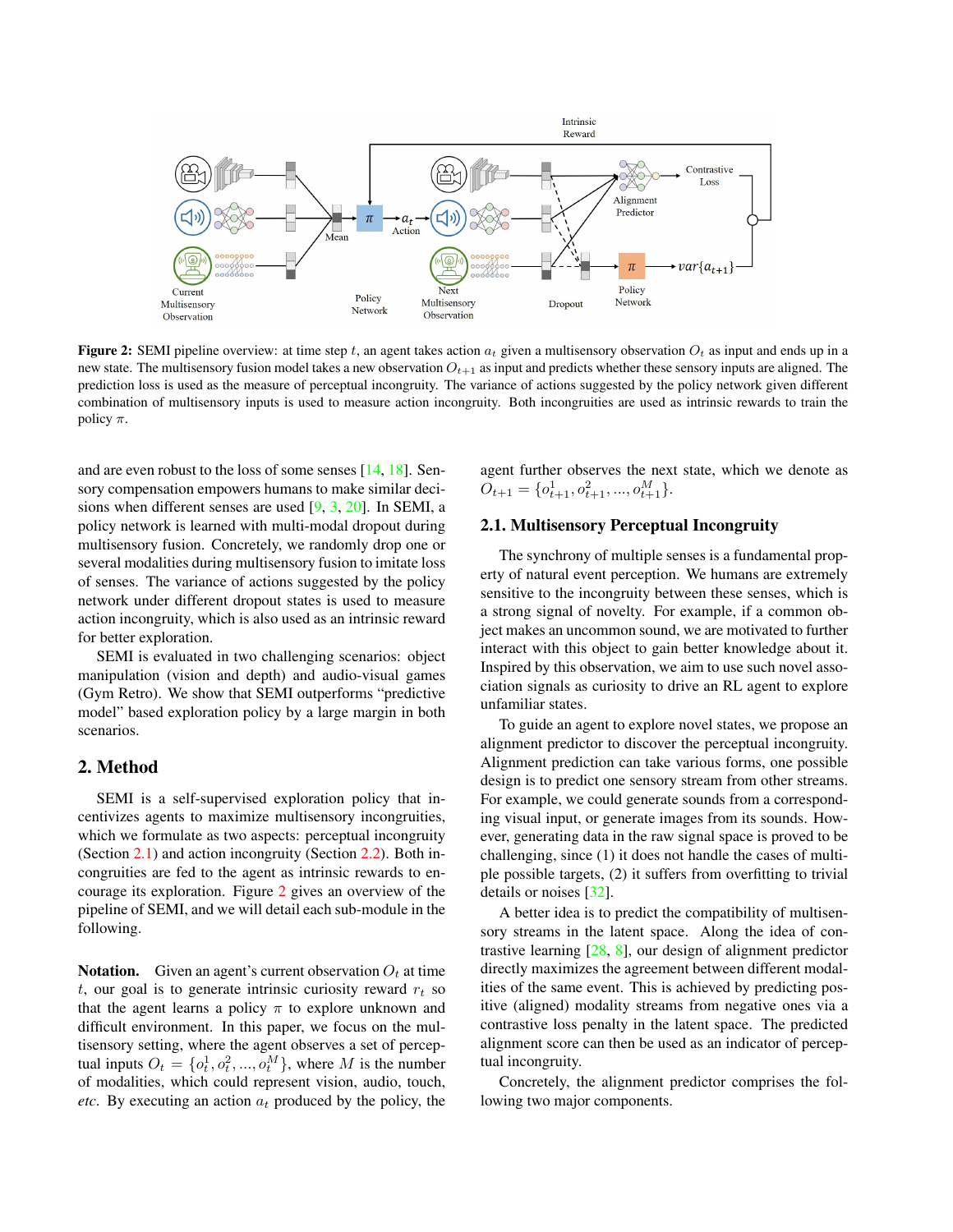<span id="page-2-1"></span>• A set of neural network base encoders  $(f_1(\cdot), ..., f_M(\cdot))$  that extracts representation vectors from each modality. Our framework is agnostic to the choices of neural network architectures. In the following experiments, we use a 2D ConvNet to extract RGB visual features, another 2D ConvNet to obtain depth features, and a Short Time Fourier Transform (STFT) followed by a 1D ConvNet to extract the audio features.

• A contrastive loss function defined for a contrastive learning. Given one sensory stream  $o<sup>j</sup>$  from a multisensory observation  $O = \{o^i\}\vert_{i=1,\dots,M}$  (we omit time t in the following for brevity), we define the other  $M-1$  simultaneous sensation streams  $\{o^i\}\vert_{i\neq j}$  as positive examples. In a minibatch of N observations, there are  $M \times (N-1)$  sensory streams from other modalities, which can be used to build misaligned examples. The contrastive prediction task aims to identify aligned sensory streams from these misaligned examples.

The similarity of a pair of multimodal observation  $(o<sup>i</sup>, o<sup>j</sup>)$  are measured by the cosine distance, *i.e.* 

$$
\text{sim}(o^i, o^j) = \cos(\mathbf{f_i}, \mathbf{f_j}) = \frac{\mathbf{f_i^T} \cdot \mathbf{f_j}}{||\mathbf{f_i}|| \cdot ||\mathbf{f_j}||},\tag{1}
$$

where  $\mathbf{f_i} = f_i(o^i), \mathbf{f_j} = f_j(o^j)$  are features from different modalities. Then the contrastive loss function for a pair of positive observation  $(o_k^i, o_k^j)$  is defined as

$$
\mathcal{L}(o_k^i, o_k^j) = -\log \frac{\exp(\operatorname{sim}(o_k^i, o_k^j)/\tau)}{\sum_{n=1}^N \sum_{m=1}^M \exp(\operatorname{sim}(o_k^i, o_n^m)/\tau)},\tag{2}
$$

where  $\tau$  denotes a temperature parameter.

The *multisensory perceptual incongruity* of an observation  $O_k$  is then defined numerically as the sum of losses of all possible multisensory pairs from the same timestep, which can be used as an intrinsic reward  $r$ P nestep, which can be used as an intrinsic reward  $r^p = M \sum_{i=1}^{M} c(i \cdot \vec{r})$  $_{i=1}^M \sum_{j=i+1}^M \mathcal{L}(o_k^i, o_k^j).$ 

## <span id="page-2-0"></span>2.2. Multisensory Action Incongruity

Congruity in actions is inspired from the fact that human perception is robust to the partly loss of senses, and humans have an exceptional ability to compensate for the loss with other senses. If we make different decisions with different sensory inputs, it suggests we have low confidence of the event we experienced, *e.g*. an inexperienced driver might change lane recklessly without a good understanding of the distance of cars from the sound noise. Inspired by the above observation, we further aim to use the action incongruity as an indicator of novelty in RL exploration.

Here we implement the action incongruity via drop of senses. Proposed by Srivastava *et al*. [\[40\]](#page-5-4), *dropout* has been widely used to prevent neural networks from overfitting [\[19,](#page-4-27) [16\]](#page-4-28). Gal *et al*. [\[13,](#page-4-29) [17\]](#page-4-30) further cast dropout training in deep neural networks as approximate Bayesian inference

in deep Gaussian processes, which offers a mathematically grounded framework to reason about model uncertainty.

We adopt a similar approach by taking a sensory-wise dropout strategy during sensor fusion for the policy network. Then multisensory action incongruity is defined as the divergence of actions suggested by the policy network given different combinations of multisensory observations.

Specifically, we combine features of different modalities with dropout to obtain a fused perceptual feature  $z$ ,

$$
z = \frac{1}{\sum_{i=1}^{M} 1^{i}} (\sum_{i=1}^{M} 1^{i} \mathbf{f}_{i})
$$
 (3)

where  $\mathbb{1}^i \in \{0, 1\}$  indicates the existence of  $f_i$ . Apparently, different combinations of  $\mathbb{1}^i$  will lead to different z. We collect the action outputs from the policy network  $\pi_r$  given all possible inputs z's  $(2^M - 1)$  possible inputs in total), and define the variance of these actions as the *multisensory action incongruity*. The action incongruity is further used as an intrinsic reward  $r^a$  for exploration,

$$
r^{a} = \frac{1}{2^{M}-1} \sum_{k=1}^{2^{M}-1} ||\pi_{r}(z^{k}) - \frac{1}{2^{M}-1} \sum_{k=1}^{2^{M}-1} \pi_{r}(z^{k})||_{2}^{2}.
$$
\n(4)

### 2.3. Multisensory Incongruities as Intrinsic Rewards

To summarize, we use both multisensory perceptual incongruity and multisensory action incongruity as intrinsic rewards. It is worth noting that the policy network  $\pi_r$  used to calculate intrinsic reward  $r_t^a$  is different from that used for exploration  $\pi$ . Inspired by Double Q-learning [\[42\]](#page-5-5) and Dual Policy Iteration [\[41\]](#page-5-6),  $\pi_r$ , with parameters  $\theta$  being the same as  $\pi$  except that its parameters are copied every  $\tau$  steps from the  $\pi$ . This simple strategy not only reduces the observed overestimations, but also leads to better convergence.

At time step t, the agent takes action  $a_t$  given multisensory observation  $O_t$  with modality dropout as input and receives a new observation  $O_{t+1}$  and intrinsic reward in calculated as  $r_t = r_t^p + \gamma \times r_t^a$ , where  $\gamma$  is a weight factor. The agent is optimized using PPO [\[38\]](#page-5-7) to maximize the expected reward according to

$$
\max_{\theta} \mathbf{E}_{\pi(O_t; \theta)}(\sum_t r_t). \tag{5}
$$

#### 3. Experiments

We evaluate the performance of SEMI in two environments, *OpenAI Robotics* and *Atari*.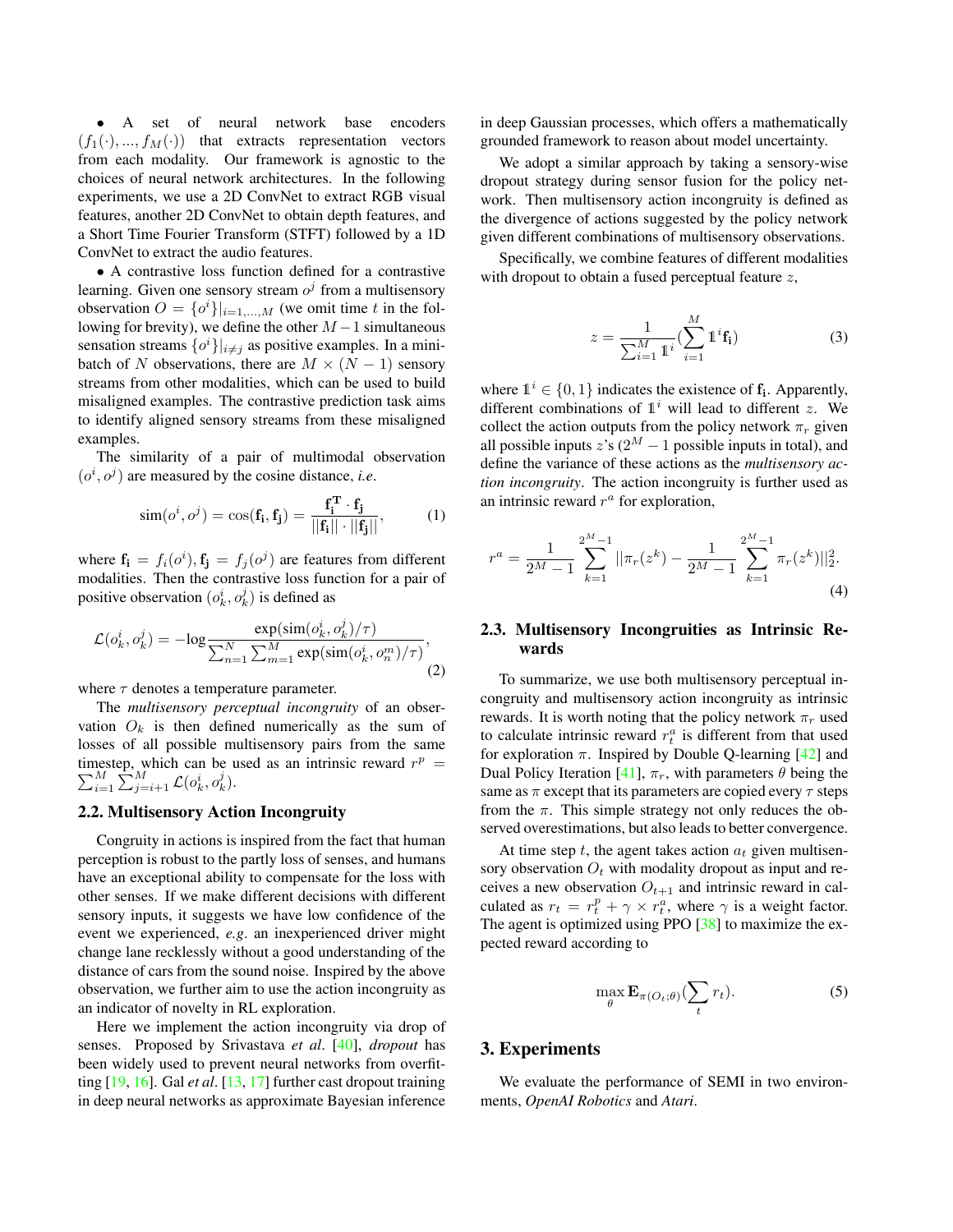<span id="page-3-2"></span><span id="page-3-0"></span>

| <b>Exploration Strategy</b> |              | <b>Interaction Rate</b> | Convergence | Interaction Rate                    |
|-----------------------------|--------------|-------------------------|-------------|-------------------------------------|
|                             |              | (1 objects)             | Iteration   | $(1 \text{ of } 3 \text{ objects})$ |
| Uni-IR                      | Curiosity    | 2.7%                    | 25          | 8.3%                                |
|                             | Random       | 8.4%                    | $\theta$    | 22.6%                               |
|                             | Disagreement | 26.3%                   | 23          | 64.3%                               |
|                             | SEM(P)       | 30.5%                   | 20          | 81.4%                               |
|                             | SEMI (PA)    | 34.4%                   | 33          | 82.1%                               |

<span id="page-3-1"></span>Table 1: We measure the exploration quality by evaluating the object interaction frequency of the agent trained with different intrinsic rewards (Row 1-5) and a combination of intrinsic rewards (Row 6-7).



Figure 3: We compare different intrinsic reward formulations across different Atari games. We run three independent runs of each algorithm and show the mean extrinsic reward during training. SEMI far outperforms curiosity-based baseline and disagreement-based baseline, and also learns more efficiently.

## 3.1. Exploration via Multisensory Incongruity

#### 3.1.1 Environment and Setting

OpenAI Robotics We evaluate our method on OpenAI Robotics [\[35\]](#page-5-8), where robot receives RGB image and Depth image as two modalities, and controls the gripper Cartesian movement, gripper rotation as well as gripper open or close.

Atari We also evaluate our method on Atari games, where vision and audio are considered as multi-modal inputs. We use Gym Retro [\[27\]](#page-4-31) in order to access game audio. Further details for the two evaluation environments are described in the supplementary materials.

#### 3.1.2 Training Details

In general, we used 5 convolutional layers to extract RGB features, a similar network to extract depth features or 5 consecutive frames channel-wise spectrum to represent audio feature. We used a 4-layer multi-layer perceptron (MLP) as our policy network and used PPO to maximized the intrinsic reward with an Adam Optimizer. During training, all rewards that are collected in trajectories will be replaced or added by intrinsic reward.

#### 3.1.3 Results

OpenAI Robotics Table [1](#page-3-0) shows the exploration performance of object manipulation using the multisensory incongruity, which are measured by the frequency at which our agent interacts (*i.e*., touches) with the object (*i.e*. interaction rate). The interaction rate is defined as *#trials robot interact with object/#total trials*.

We evaluate two different versions of our method. We first use only the multisensory perceptual incongruity as our intrinsic reward, as described in Section [2.1.](#page-1-0) Second, we use both multisensory perceptual incongruity and multisensory action incongruity as our intrinsic reward.

We compare SEMI to Curiosity  $[32, 6]$  $[32, 6]$  $[32, 6]$  and Disagree-ment [\[33\]](#page-5-9) as our baselines. Also, we compared with a random policy as a sanity check, which samples its action uniformly from the action space.

As shown in Table [1,](#page-3-0) our method outperforms all of these baselines. The method of Disagreement [\[33\]](#page-5-9) has a performance close to that of our method.

Atari We also test out method in Atari MsPacman, Assault, AirRaid, Alien, Space Invaders, Breakout, and Beam Rider. Figure [3](#page-3-1) shows the extrinsic reward of some Atari games during exploration with SEMI in comparison of intrinsic reward via RND, Curiosity and Disagreement. It should be pointed that during training the agent only has access to the intrinsic reward. As illustrated in Figure [3,](#page-3-1) our method converges faster and achieves better performances comparing with most of the baseline methods. The reason is that audio signals are always triggered by significant events (*e.g.* eating pellets) in these games. Thus, the multisensory incongruity is more indicative compared with curiosity and disagreement baselines, which are influenced by the stochasticity of the environments.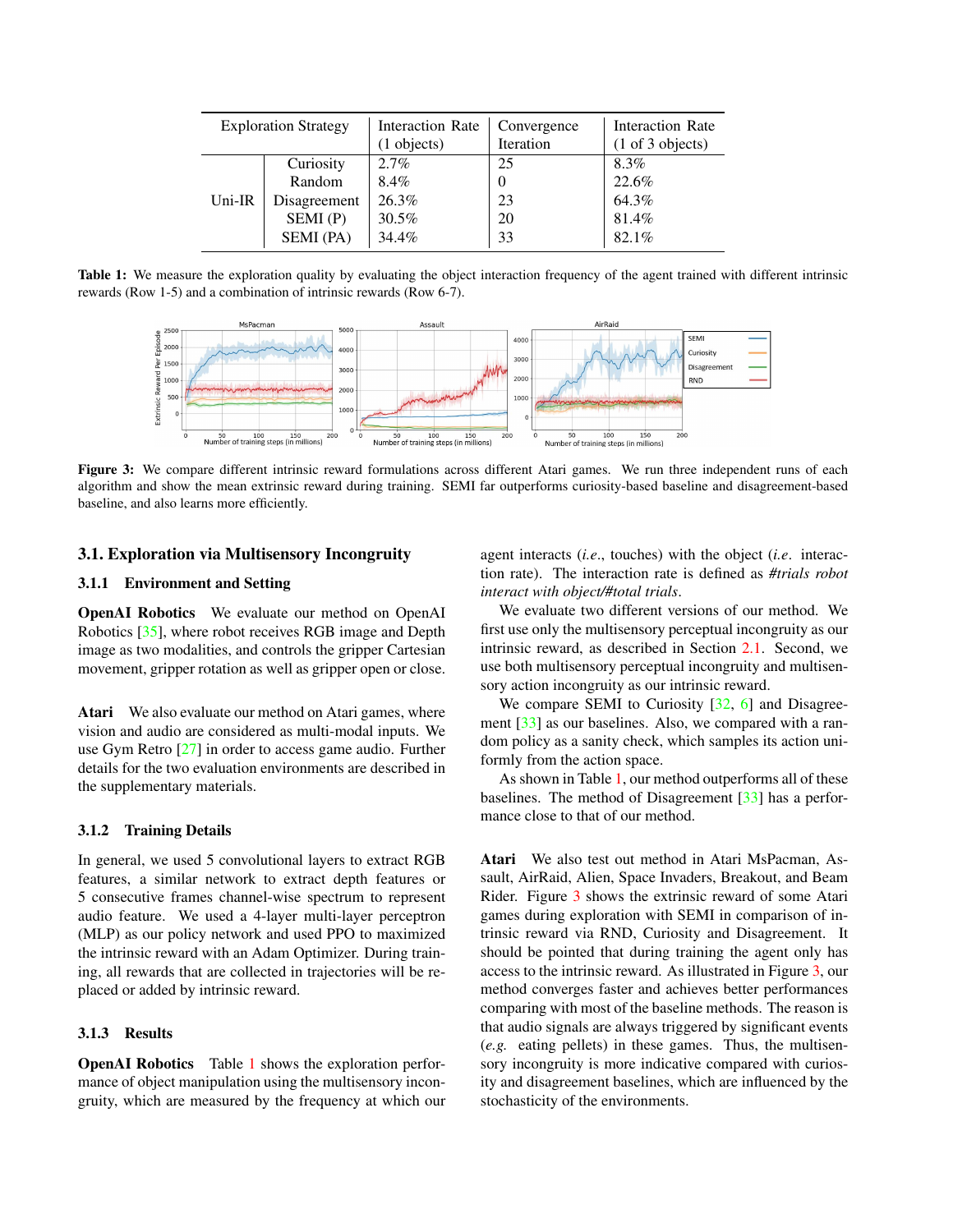# References

- <span id="page-4-18"></span>[1] D. E. Angelaki, Y. Gu, and G. C. DeAngelis. Multisensory integration: psychophysics, neurophysiology, and computation. *Current opinion in neurobiology*, 19(4):452–458, 2009. [1](#page-0-1)
- <span id="page-4-11"></span>[2] R. Arandjelovic and A. Zisserman. Look, listen and learn. In *Proceedings of the IEEE International Conference on Computer Vision*, pages 609–617, 2017. [1](#page-0-1)
- <span id="page-4-23"></span>[3] D. Bavelier and H. J. Neville. Cross-modal plasticity: where and how? *Nature Reviews Neuroscience*, 3(6):443–452, 2002. [2](#page-1-2)
- <span id="page-4-0"></span>[4] M. Bellemare, S. Srinivasan, G. Ostrovski, T. Schaul, D. Saxton, and R. Munos. Unifying count-based exploration and intrinsic motivation. In *Advances in Neural Information Processing Systems*, pages 1471–1479, 2016. [1](#page-0-1)
- <span id="page-4-14"></span>[5] D. E. Berlyne, M. A. Craw, P. H. Salapatek, and J. L. Lewis. Novelty, complexity, incongruity, extrinsic motivation, and the gsr. *Journal of Experimental Psychology*, 66(6):560, 1963. [1](#page-0-1)
- <span id="page-4-6"></span>[6] Y. Burda, H. Edwards, D. Pathak, A. Storkey, T. Darrell, and A. A. Efros. Large-scale study of curiosity-driven learning. *arXiv preprint arXiv:1808.04355*, 2018. [1,](#page-0-1) [4](#page-3-2)
- <span id="page-4-7"></span>[7] Y. Burda, H. Edwards, A. Storkey, and O. Klimov. Exploration by random network distillation. *arXiv preprint arXiv:1810.12894*, 2018. [1](#page-0-1)
- <span id="page-4-26"></span>[8] T. Chen, S. Kornblith, M. Norouzi, and G. Hinton. A simple framework for contrastive learning of visual representations. *arXiv preprint arXiv:2002.05709*, 2020. [2](#page-1-2)
- <span id="page-4-22"></span>[9] L. G. Cohen, P. Celnik, A. Pascual-Leone, B. Corwell, L. Faiz, J. Dambrosia, M. Honda, N. Sadato, C. Gerloff, M. D. Catala, et al. Functional relevance of cross-modal plasticity in blind humans. *Nature*, 389(6647):180–183, 1997. [2](#page-1-2)
- <span id="page-4-10"></span>[10] V. Dean, S. Tulsiani, and A. Gupta. See, hear, explore: Curiosity via audio-visual association. *arXiv preprint arXiv:2007.03669*, 2020. [1](#page-0-1)
- <span id="page-4-15"></span>[11] W. N. Dember and R. W. Earl. Analysis of exploratory, manipulatory, and curiosity behaviors. *Psychological review*, 64(2):91, 1957. [1](#page-0-1)
- <span id="page-4-4"></span>[12] B. Eysenbach, A. Gupta, J. Ibarz, and S. Levine. Diversity is all you need: Learning skills without a reward function. *arXiv preprint arXiv:1802.06070*, 2018. [1](#page-0-1)
- <span id="page-4-29"></span>[13] Y. Gal and Z. Ghahramani. Dropout as a bayesian approximation: Representing model uncertainty in deep learning. In *international conference on machine learning*, pages 1050– 1059, 2016. [3](#page-2-1)
- <span id="page-4-20"></span>[14] A. E. Hoover, L. R. Harris, and J. K. Steeves. Sensory compensation in sound localization in people with one eye. *Experimental brain research*, 216(4):565–574, 2012. [2](#page-1-2)
- <span id="page-4-8"></span>[15] R. Houthooft, X. Chen, Y. Duan, J. Schulman, F. De Turck, and P. Abbeel. Vime: Variational information maximizing exploration. In *Advances in Neural Information Processing Systems*, pages 1109–1117, 2016. [1](#page-0-1)
- <span id="page-4-28"></span>[16] G. Huang, Z. Liu, L. van der Maaten, and K. Q. Weinberger. Densely connected convolutional networks. In *Proceedings of the IEEE Conference on Computer Vision and Pattern Recognition (CVPR)*, July 2017. [3](#page-2-1)
- <span id="page-4-30"></span>[17] A. Kendall and Y. Gal. What uncertainties do we need in bayesian deep learning for computer vision? In I. Guyon, U. V. Luxburg, S. Bengio, H. Wallach, R. Fergus, S. Vishwanathan, and R. Garnett, editors, *Advances in Neural Information Processing Systems 30*, pages 5574–5584. Curran Associates, Inc., 2017. [3](#page-2-1)
- <span id="page-4-21"></span>[18] A. J. Kolarik, S. Cirstea, S. Pardhan, and B. C. Moore. A summary of research investigating echolocation abilities of blind and sighted humans. *Hearing research*, 310:60–68, 2014. [2](#page-1-2)
- <span id="page-4-27"></span>[19] Y. LeCun, Y. Bengio, and G. Hinton. Deep learning. *nature*, 521(7553):436–444, 2015. [3](#page-2-1)
- <span id="page-4-24"></span>[20] D. S. Lee, J. S. Lee, S. H. Oh, S.-K. Kim, J.-W. Kim, J.-K. Chung, M. C. Lee, and C. S. Kim. Cross-modal plasticity and cochlear implants. *Nature*, 409(6817):149–150, 2001. [2](#page-1-2)
- <span id="page-4-13"></span>[21] M. A. Lee, Y. Zhu, K. Srinivasan, P. Shah, S. Savarese, L. Fei-Fei, A. Garg, and J. Bohg. Making sense of vision and touch: Self-supervised learning of multimodal representations for contact-rich tasks. In *2019 International Conference on Robotics and Automation (ICRA)*, pages 8943–8950. IEEE, 2019. [1](#page-0-1)
- <span id="page-4-5"></span>[22] J. Lehman and K. O. Stanley. Abandoning objectives: Evolution through the search for novelty alone. *Evolutionary computation*, 19(2):189–223, 2011. [1](#page-0-1)
- <span id="page-4-1"></span>[23] M. Lopes, T. Lang, M. Toussaint, and P.-Y. Oudeyer. Exploration in model-based reinforcement learning by empirically estimating learning progress. In *Advances in Neural Information Processing Systems*, pages 206–214, 2012. [1](#page-0-1)
- <span id="page-4-17"></span>[24] G. D. Ludden, H. N. Schifferstein, and P. Hekkert. Surprise as a design strategy. *Design Issues*, 24(2):28–38, 2008. [1](#page-0-1)
- <span id="page-4-16"></span>[25] G. D. Ludden, H. N. Schifferstein, and P. Hekkert. Beyond surprise: A longitudinal study on the experience of visualtactual incongruities in products. *International journal of design*, 6(1), 2012. [1](#page-0-1)
- <span id="page-4-19"></span>[26] W. J. Ma and A. Pouget. Linking neurons to behavior in multisensory perception: A computational review. *Brain research*, 1242:4–12, 2008. [1](#page-0-1)
- <span id="page-4-31"></span>[27] A. Nichol, V. Pfau, C. Hesse, O. Klimov, and J. Schulman. Gotta learn fast: A new benchmark for generalization in rl. *arXiv preprint arXiv:1804.03720*, 2018. [4](#page-3-2)
- <span id="page-4-25"></span>[28] A. v. d. Oord, Y. Li, and O. Vinyals. Representation learning with contrastive predictive coding. *arXiv preprint arXiv:1807.03748*, 2018. [2](#page-1-2)
- <span id="page-4-9"></span>[29] I. Osband, C. Blundell, A. Pritzel, and B. Van Roy. Deep exploration via bootstrapped dqn. In *Advances in neural information processing systems*, pages 4026–4034, 2016. [1](#page-0-1)
- <span id="page-4-2"></span>[30] P.-Y. Oudeyer and F. Kaplan. What is intrinsic motivation? a typology of computational approaches. *Frontiers in neurorobotics*, 1:6, 2009. [1](#page-0-1)
- <span id="page-4-12"></span>[31] A. Owens and A. A. Efros. Audio-visual scene analysis with self-supervised multisensory features. In *Proceedings of the European Conference on Computer Vision (ECCV)*, pages 631–648, 2018. [1](#page-0-1)
- <span id="page-4-3"></span>[32] D. Pathak, P. Agrawal, A. A. Efros, and T. Darrell. Curiositydriven exploration by self-supervised prediction. In *Proceedings of the IEEE Conference on Computer Vision and Pattern Recognition Workshops*, pages 16–17, 2017. [1,](#page-0-1) [2,](#page-1-2) [4](#page-3-2)